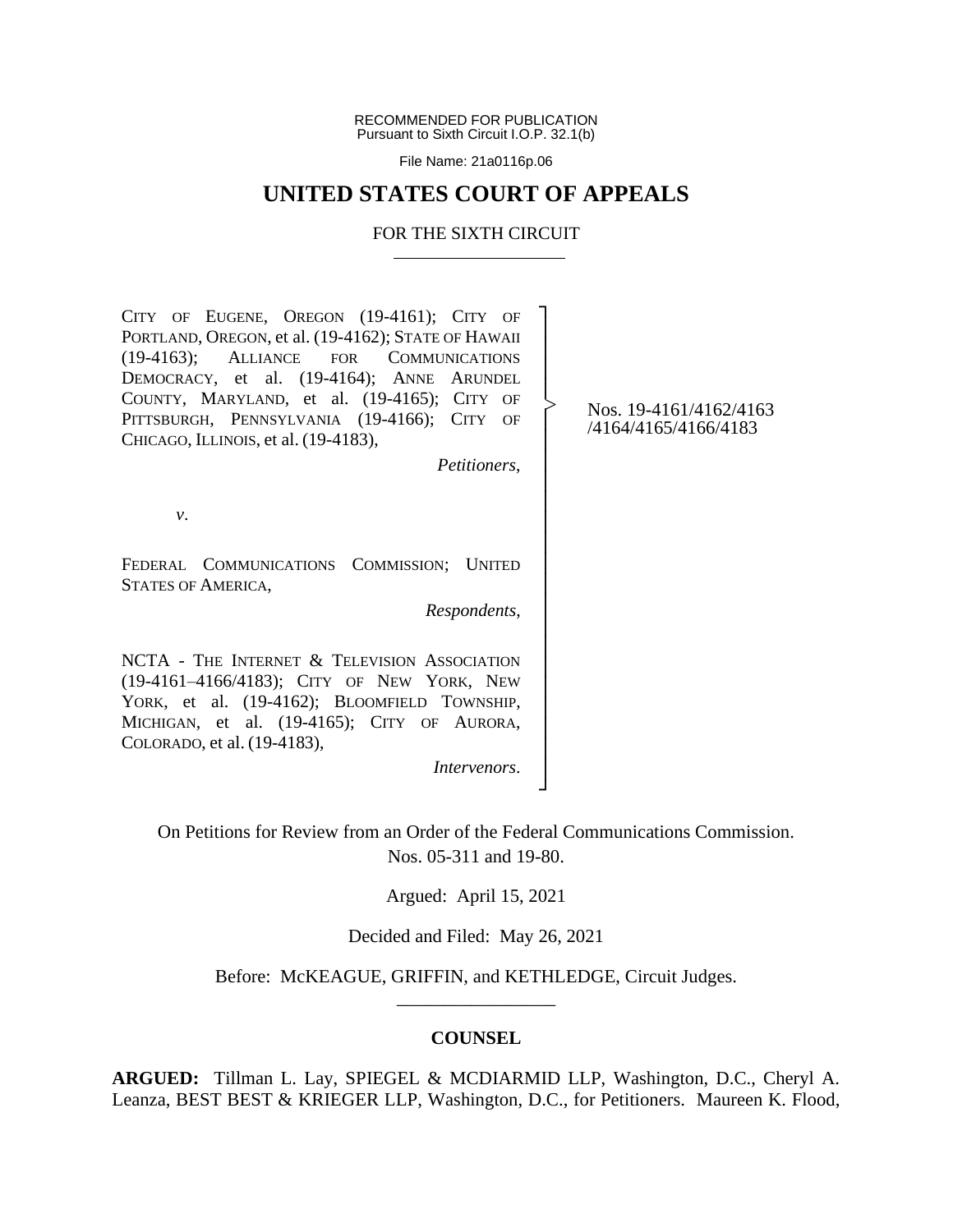FEDERAL COMMUNICATIONS COMMISSION, Washington, D.C., for Respondents. Jessica Ring Amunson, JENNER & BLOCK, LLP, Washington, D.C., for Intervenor NCTA. **ON BRIEF:** Tillman L. Lay, James N. Horwood, Jeffrey M. Bayne, SPIEGEL & MCDIARMID LLP, Washington, D.C., Cheryl A. Leanza, Joseph Van Eaton, Gerard Lavery Lederer, BEST BEST & KRIEGER LLP, Washington, D.C., Gail A. Karish, BEST BEST & KRIEGER LLP, Los Angeles, California, Michael R. Bradley, Vincent Rotty, Michael Clarke Athay, BRADLEY LAW, LLC, Woodbury, Minnesota, Michael J. Watza, KITCH DRUTCHAS WAGNER VALITUTTI & SHERBROOK, Detroit, Michigan, Daniel S. Cohen, Joel S. Winston, COHEN LAW GROUP, Pittsburgh, Pennsylvania, Kenneth S. Fellman, KISSINGER & FELLMAN, P.C., Denver, Colorado, Brian T. Grogan, MOSS & BARNETT, Minneapolis, Minnesota, for Petitioners and Intervenors. Maureen K. Flood, Jacob M. Lewis, FEDERAL COMMUNICATIONS COMMISSION, Washington, D.C., Robert B. Nicholson, UNITED STATES DEPARTMENT OF JUSTICE, Washington, D.C., for Respondents. Jessica Ring Amunson, Howard J. Symons, Ian Heath Gershengorn, Elizabeth B. Deutsch, JENNER & BLOCK, LLP, Washington, D.C., for Intervenor NCTA. Elina Druker, NEW YORK CITY OFFICE OF THE CORPORATION COUNSEL, New York, New York, for Intervenors City of New York, et al.

# **OPINION**

\_\_\_\_\_\_\_\_\_\_\_\_\_\_\_\_\_

\_\_\_\_\_\_\_\_\_\_\_\_\_\_\_\_\_

KETHLEDGE, Circuit Judge. Over the past 15 years, the Federal Communications Commission has published a series of written orders that, together with Title VI of the Communications Act ("the Act"), 47 U.S.C. § 521 *et seq.*, set forth rules by which state and local governments may regulate cable providers. Numerous local governments have petitioned for review of the FCC's most recent order, arguing that the FCC misinterpreted the Act. We grant the petitions in part and deny them in part.

I.

Our opinion in *Alliance for Community Media v. F.C.C.*, 529 F.3d 763 (6th Cir. 2008), sets forth the relevant history of the Communications Act and cable regulation generally. In brief, a cable operator may provide cable services only if a franchising authority—usually a local body, but sometimes a unit of state government—grants the operator a franchise to do so. *See*  47 U.S.C. §§ 522(9), 541(b)(1). In exchange for a cable franchise, franchising authorities often require (among other things) that cable operators pay fees, provide free cable service for public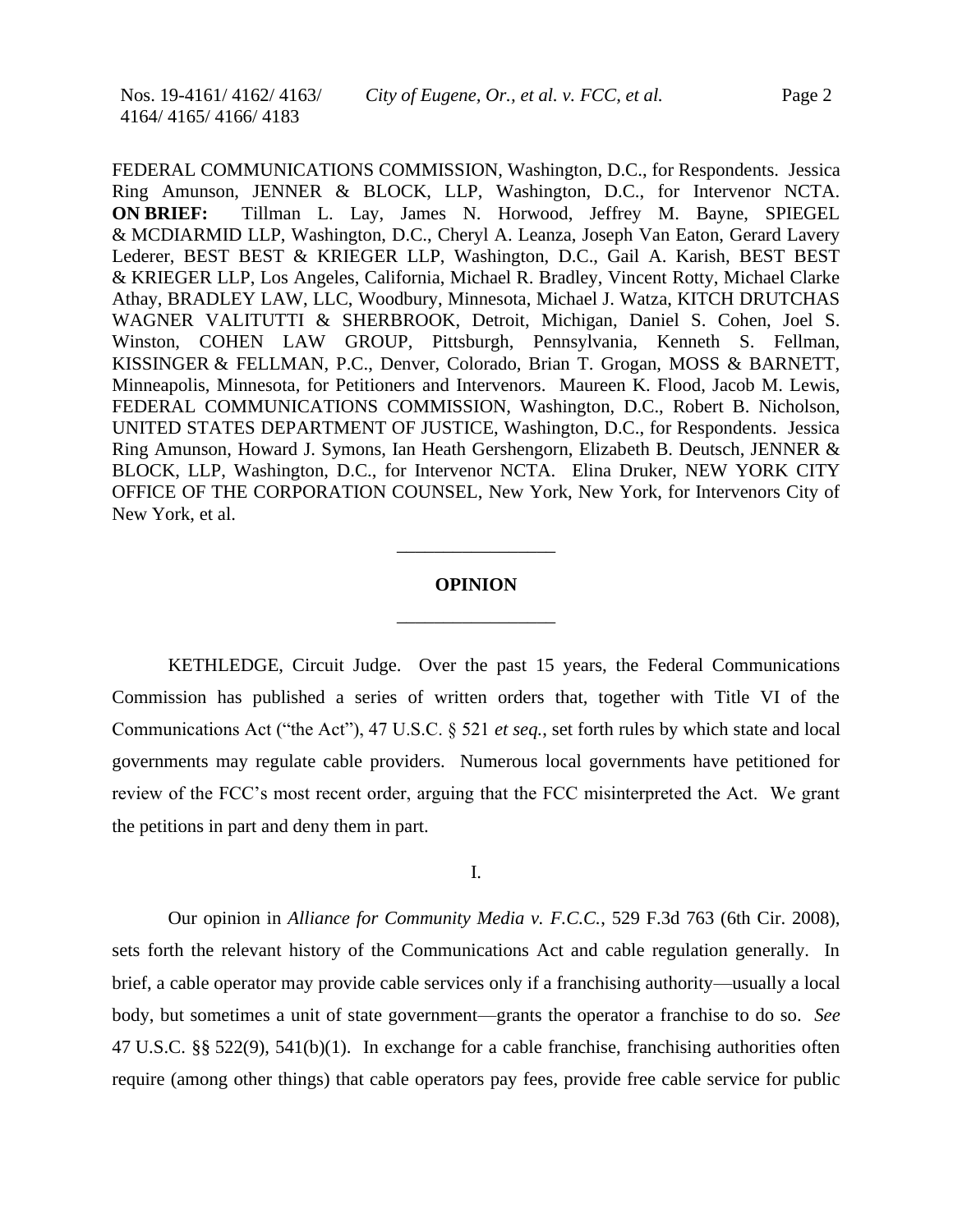buildings, and set aside channel capacity for "public, educational, and governmental [referred to in the industry as 'PEG'] use[.]" *See, e.g.*, *id.* §§ 541(a)(4), 542(a). Some of those requirements count as "franchise fees," which the Act limits to five percent of a cable operator's gross revenues for cable services for any 12-month period. *See id.* § 542(b). The costs of franchise fees, of course, are passed on to cable subscribers. *See id.* § 542(c), (e).

In 2007, the FCC issued an order (the "First Order") in which it read narrowly one of five exceptions to the Act's definition of franchise fee. The First Order also announced the FCC's "mixed-use rule," under which franchisors could not regulate the non-cable services of cable operators who were "common carriers" under Title II of the Act. Various franchising authorities challenged that order, but we denied their petition. *See Alliance*, 529 F.3d at 775-87.

The FCC later issued another order (the "Second Order"), in which the FCC interpreted the term "franchise fee" to include all noncash (or "in kind") exactions required by a franchise agreement, with the exception of exactions falling within a statutory exception to the Act's definition of franchise fee. Historically some of those exactions were unrelated to cable services, such as a demand by St. Louis that a cable operator contribute 20 percent of its stock to the city. Other exactions were cable-related, such as requirements for free cable service to public buildings. Under the Second Order, the value of those exactions counted toward the franchise-fee cap. *See* Implementation of Section 621(a)(1) of the Cable Communications Policy Act, 22 FCC Rcd. 19633 (Nov. 6, 2007). The Second Order also extended the "mixed-use rule" to "incumbent" cable operators, who for the most part were not common carriers under Title II.

Again various franchising authorities petitioned for review of the FCC's conclusions. We agreed with the FCC that the term "'franchise fee' as defined by  $\S 542(g)(1)$  can include noncash exactions." *Montgomery County. v. F.C.C.*, 863 F.3d 485, 491 (6th Cir. 2017). But we held that the FCC had not explained why, under the Act, *every* cable-related noncash exaction counted as a franchise fee. We likewise held that the FCC had not offered a statutory basis for its application of the mixed-use rule to incumbent cable operators. We therefore vacated those determinations and directed the FCC to set forth a statutory basis for them. *Id.* at 492-93.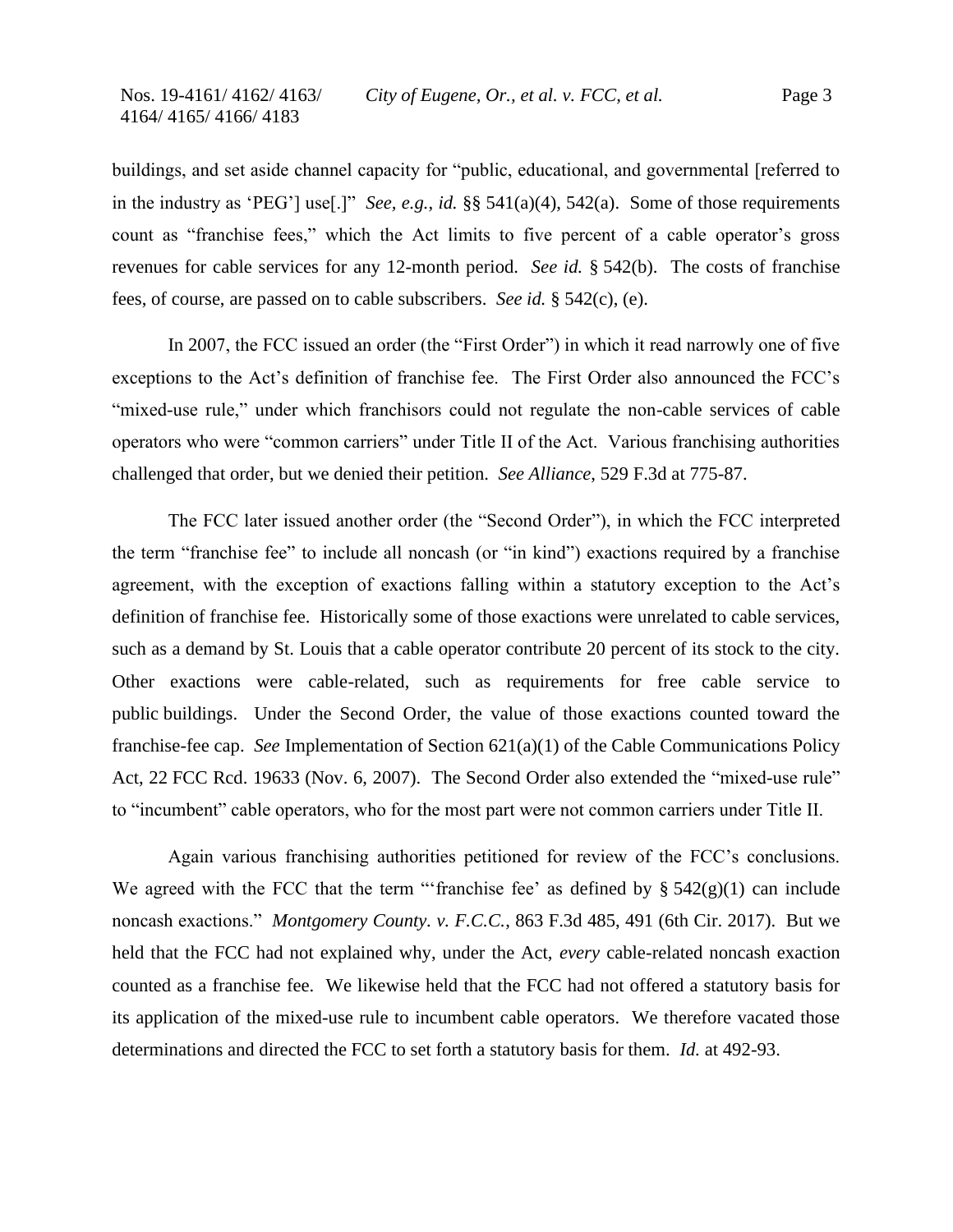The FCC did that in its Third Order, which it entered in 2019. *See* 84 Fed. Reg. 44,725-01 (Aug. 27, 2019). In that Order, the FCC analyzed various sections of the Act, and concluded that most—though not all—cable-related noncash exactions are franchise fees. *See id.* ¶ 8. The FCC likewise explained its reasoning as to why the Act does not allow franchising authorities to regulate the non-cable services of cable operators who are not common carriers. *See id.* ¶¶ 64-70, 73-77. Finally, the FCC extended its rulings to state (rather than just local) franchising authorities, reasoning that the Act makes no distinction between them. *See id.* ¶ 114.

Various franchising authorities petitioned for review of the Third Order in various circuit courts, which in turn transferred those petitions to this circuit. The petitioners moved for a stay of the Third Order during the pendency of this appeal, which we denied. We now adjudicate the petitions themselves.

### II.

The petitioners challenge the Third Order on multiple grounds. In most of those challenges, the petitioners argue that the FCC interpreted the relevant statutory provisions incorrectly; in others, the petitioners argue that the orders were entered in violation of the Administrative Procedure Act. As to the interpretive challenges, absent some insuperable ambiguity, "we give effect to Congress's answer without regard to any divergent answers offered by the agency or anyone else." *Montgomery County*, 863 F.3d at 489 (cleaned up). There is no such ambiguity here. As for the APA challenges, we determine whether the agency rules at issue are "arbitrary, capricious, an abuse of discretion, or otherwise not in accordance with law[.]" 5 U.S.C. § 706(2)(A).

## A.

# 1.

Several of the petitioners' challenges concern the FCC's interpretation of the term "franchise fee" as defined by 47 U.S.C.  $\S$  542(g). The first is directed at the FCC's conclusion that most (though not all) noncash cable-related exactions count as franchise fees subject to the five-percent cap. Those exactions are often substantial. Prior to the FCC's ruling, for example,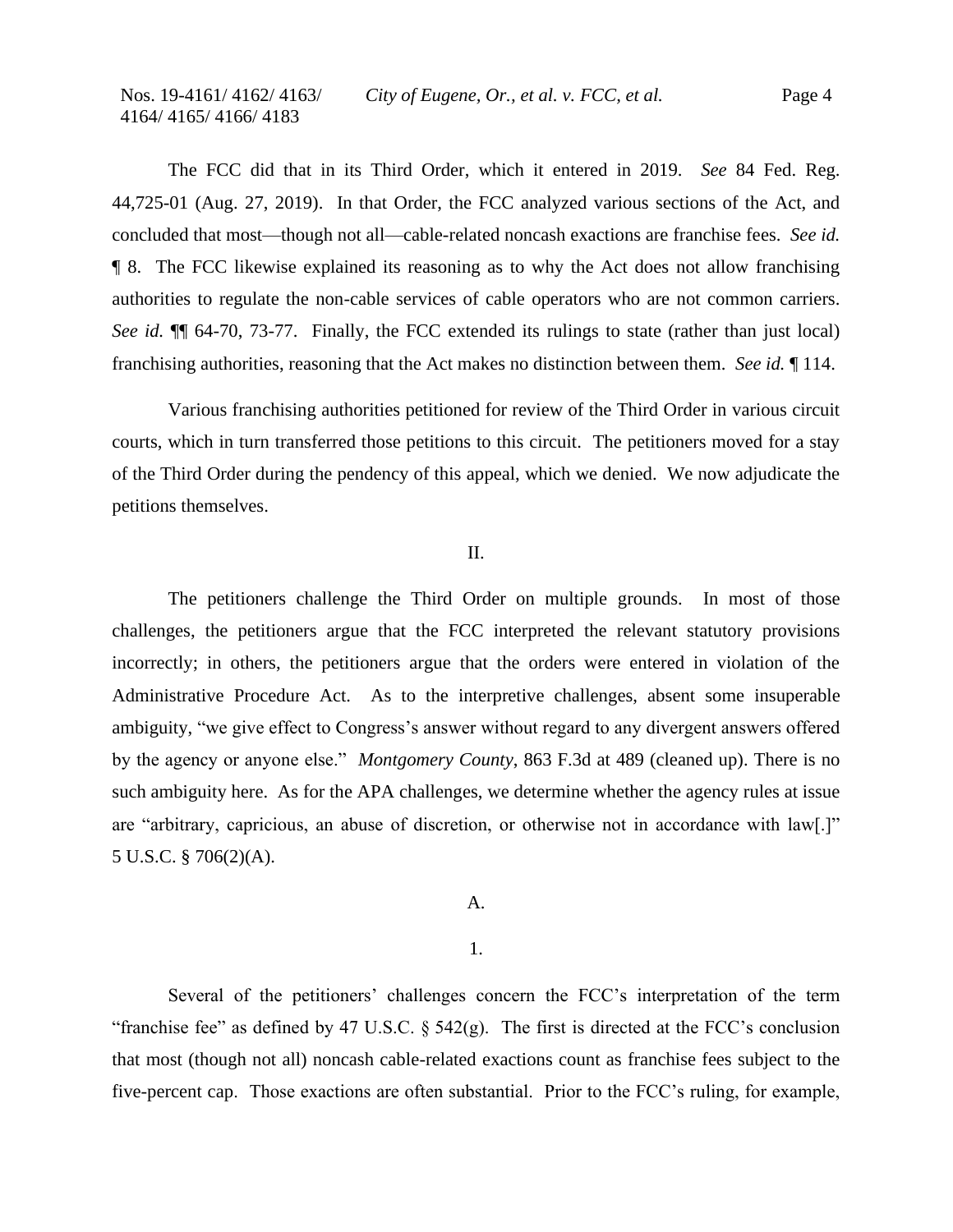a franchise agreement in Montgomery County, Maryland required the cable operator there to provide "courtesy Basic and Expanded service" to an ever-growing number of public buildings—totaling, in 2018, "898 complimentary accounts with an estimated value of \$949,000 annually[.]" A franchise agreement in another locality required the cable operator to provide free cable service to "three golf courses, an ice arena, a municipal pool, an airport, a park activity center, a historical society and museum, a community college, and a water treatment plant." (The petitioners respond that, in both cases, the provision of these free services was negotiated.)

Section  $542(g)(1)$  provides in full: "the term 'franchise fee' includes any tax, fee, or assessment of any kind imposed by a franchising authority or other governmental entity on a cable operator or cable subscriber, or both, solely because of their status as such[.]" That this definition comprises "'*any* tax, fee, or assessment of *any* kind[,]'" we held in *Montgomery County*, "requires us to give those terms maximum breadth." 863 F.3d at 490. Moreover, this language makes no distinction between noncash exactions that are not cable-related (which in *Montgomery County* we held can be franchise fees) and noncash exactions that are. Hence the question here is why noncash cable-related exactions should be categorically excluded, as Petitioners argue, from the definition of franchise fee.

In *Montgomery County*, we observed, the petitioners had made a serious argument as to why noncash cable-related exactions should be excluded from that definition—namely, that doing so "would undermine various provisions of the Act that allow or even require [franchising authorities] to impose cable-related obligations as part of their cable franchises." *Id.* at 491. In the Third Order, however, the FCC offered a nuanced response to that argument. The Act itself imposes (or requires that franchising authorities impose) certain cable-related obligations upon cable operators. For example, § 541(a)(3) provides that "a franchising authority *shall assure* that access to cable service is not denied to any group of potential residential cable subscribers because of the income of the residents of the local area in which such group resides" (emphasis added)—a mandate, as we noted in *Montgomery County*, "that often brings with it expensive 'build-out' obligations for cable operators." 863 F.3d at 491. Section 541(a)(2)—which provides that "[a]ny franchise shall be construed to authorize the construction of a cable system over public rights-of-way, and through easements"—likewise makes clear that those costs of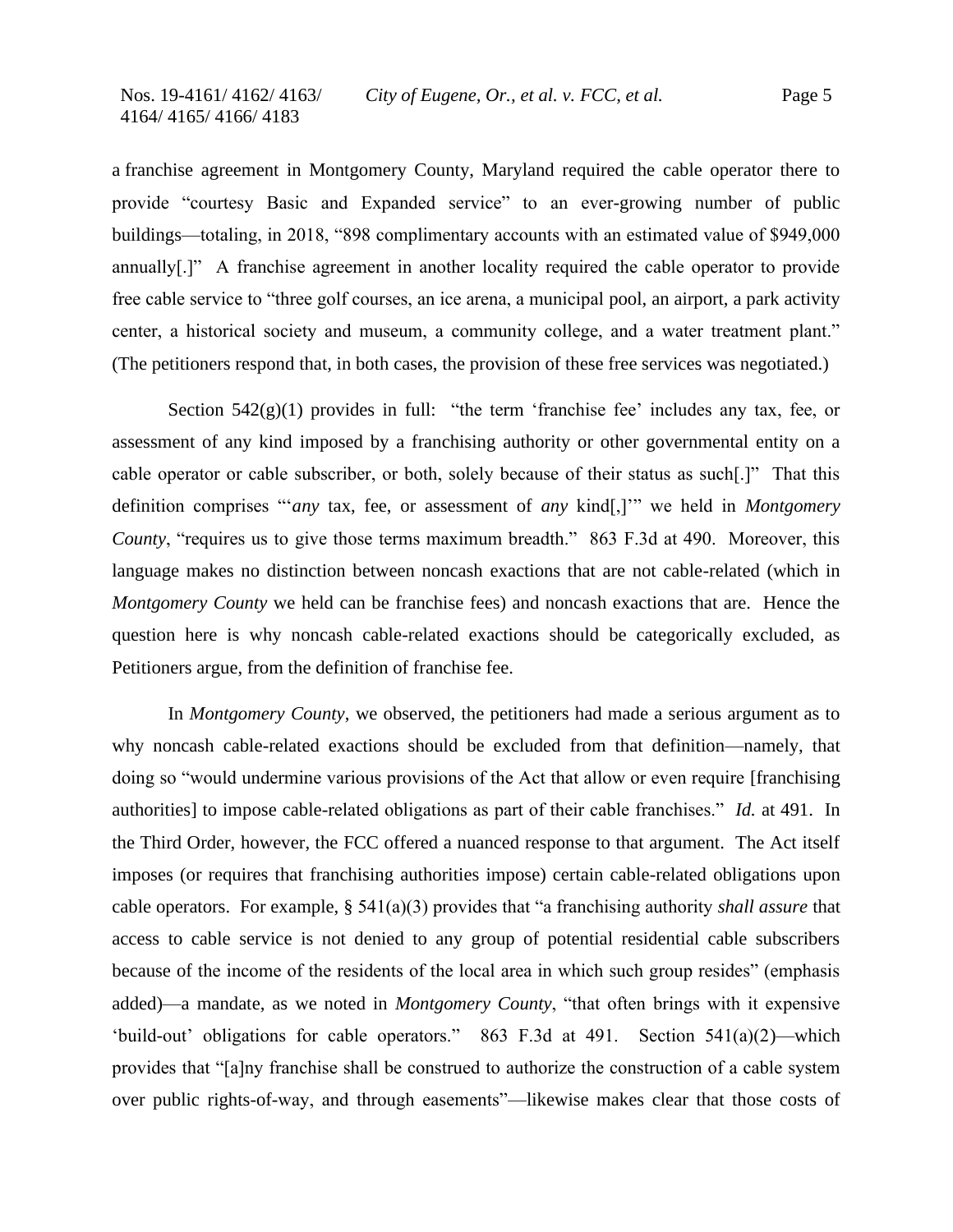construction shall "be borne by the cable operator" (or by its subscribers). And § 552(b) provides that "[t]he Commission shall . . . establish standards by which cable operators may fulfill their customer service requirements." (In our view those standards are not a "tax, fee, or assessment" in the first place, and hence fall outside the franchise-fee definition altogether.) The Act itself, rather than a franchise agreement, imposes these obligations on cable operators. The FCC therefore concluded that network "build-out costs" and costs related to FCC-imposed "customer service requirements"—along with PEG "capital costs[,]" which the Act expressly excludes from the franchise fee definition, *see id.* § 542(g)(2)(C)—are not franchise fees. Hence they do not count toward the five-percent cap. *See Third Order* ¶¶ 38-40, 57-58.

But other noncash cable-related exactions are not mandated by the Act. For example, § 531(b) provides that "[a] franchising authority *may* in its request for proposals require as part of a franchise . . . that channel capacity be designated for [PEG] use[.]" (Emphasis added.) That same subsection likewise provides that a franchising authority "*may* require" that "channel capacity on institutional networks"—or "I-Nets," which provide various services to non-residential subscribers, *see id.* § 531(f)—"be designated for educational or governmental use." Relatedly, § 541(b)(3)(D) provides that a franchising authority "*may*" require a cable operator to provide "institutional networks" as a condition of a cable franchise. And nobody disputes that a franchising authority may—but need not—require the cable operator to provide free cable service to government or other public buildings. But whether to require any of these things—or to require free service to a handful of buildings, or 898—is up to the franchising authority.

Thus, the Act makes a distinction between obligations that the Act itself imposes and obligations that a franchising authority may choose to include in a franchise agreement as a matter of negotiating discretion. Only the latter count as franchise fees. We therefore agree with the FCC that, under the statutory text and structure, noncash (or "in-kind") cable-related obligations mandated by the Act are not franchise fees. But noncash cable-related exactions (including I-Net exactions) that the Act merely permits a franchising authority to impose are franchise fees under  $\S 542(g)$  and thus count toward the five-percent cap.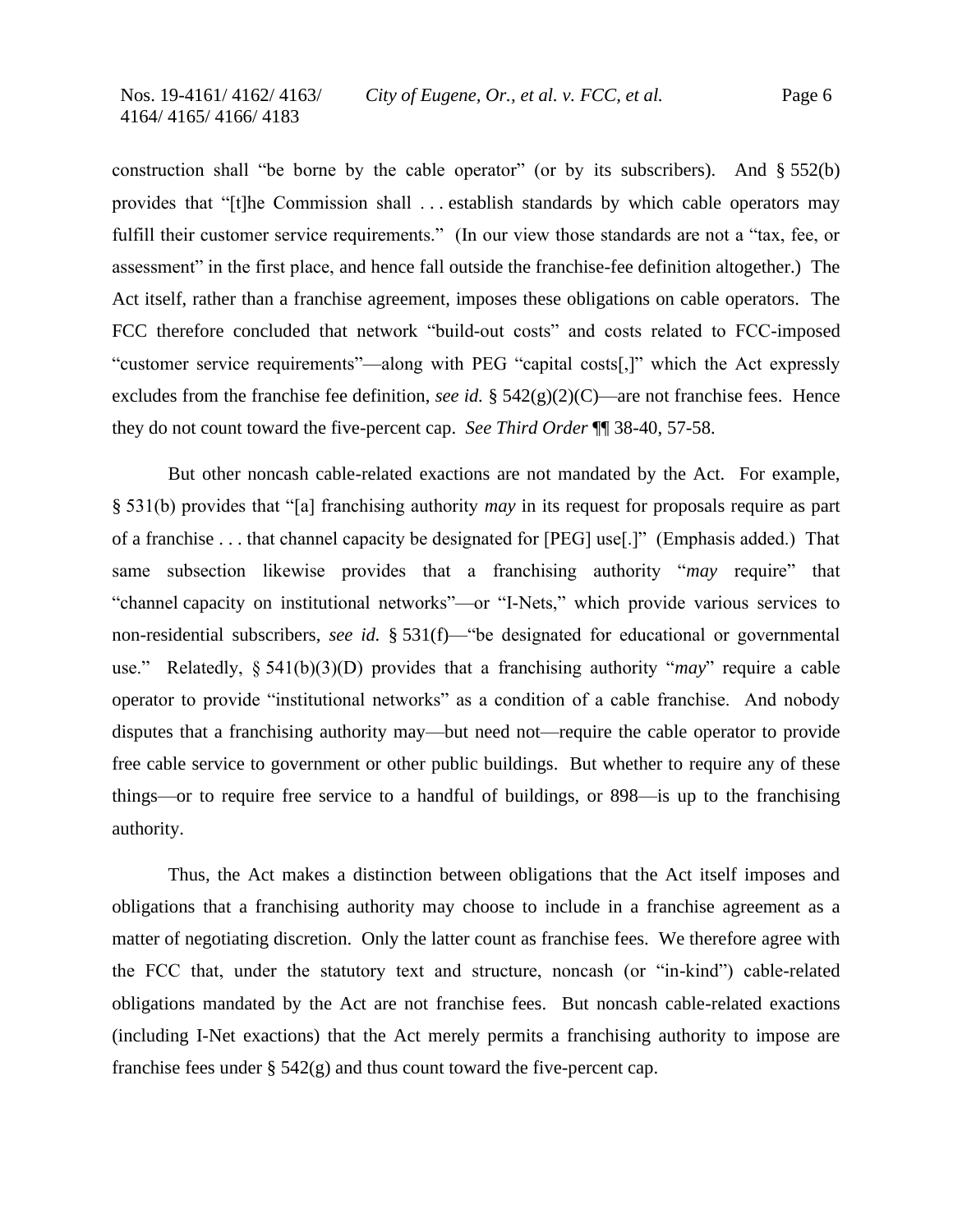Petitioners' remaining arguments on this point are insubstantial. Petitioners invoke § 542(c), which allows cable operators to identify as separate line items on subscriber bills "the amount of the total bill assessed as a franchise fee" and the amount of the bill assessed "to satisfy any requirements imposed on the cable operator . . . to support [PEG][.]" Those separate line items, Petitioners contend, would amount to a "deceptive billing practice" if PEG costs were already included in the amount of the franchise fee. But PEG "capital costs" are expressly excluded from the definition of franchise fee, *see id.* § 542(g)(2)(C), which means that some PEG costs are not franchise fees. True, there is some overlap between the two items; but Congress could have wanted subscribers to know the amount of their bills that is attributable to public, educational, and governmental channels as a stand-alone expense. The inference that Petitioners seek to draw from § 542(c) is therefore weak. (For substantially the same reasons, we reject Petitioners' nearly identical contention with regard to  $\S 543(b)(2)(C)$ .) Moreover,  $\S 542(c)$ allows a cable operator to identify franchise fees and PEG costs as separate line items only to the extent consistent with "regulations prescribed by the Commission[,]" which is protection enough against deceptive billing practices.

Petitioners also invoke  $\S 546(c)(1)(D)$ , which directs franchising authorities—when reviewing a cable operator's proposal to renew a franchise—"to consider" whether the proposal "is reasonable" to meet the community's cable-related needs, "taking into account the cost of meeting such needs and interests." Petitioners say they would have no need to "consider" the costs of noncash cable-related exactions if they already needed to tally up those costs as part of the five-percent cap. As an initial matter, this provision is practically hortatory, and hence a flimsy basis for structural inferences. Moreover, as shown above, some noncash cable-related exactions are not franchise fees, which means this provision is not surplusage. Nor, as the Petitioners seem to assume, is the five-percent figure a floor on the costs that local franchisors may impose under a franchise agreement. Instead it is a ceiling, below which franchisors should "consider" the utility of each cost they choose to impose on cable operators and (by extension) subscribers.

We likewise reject Petitioners' argument that the Third Order in any way contradicts § 542(i), which provides that a federal agency may not regulate the manner in which a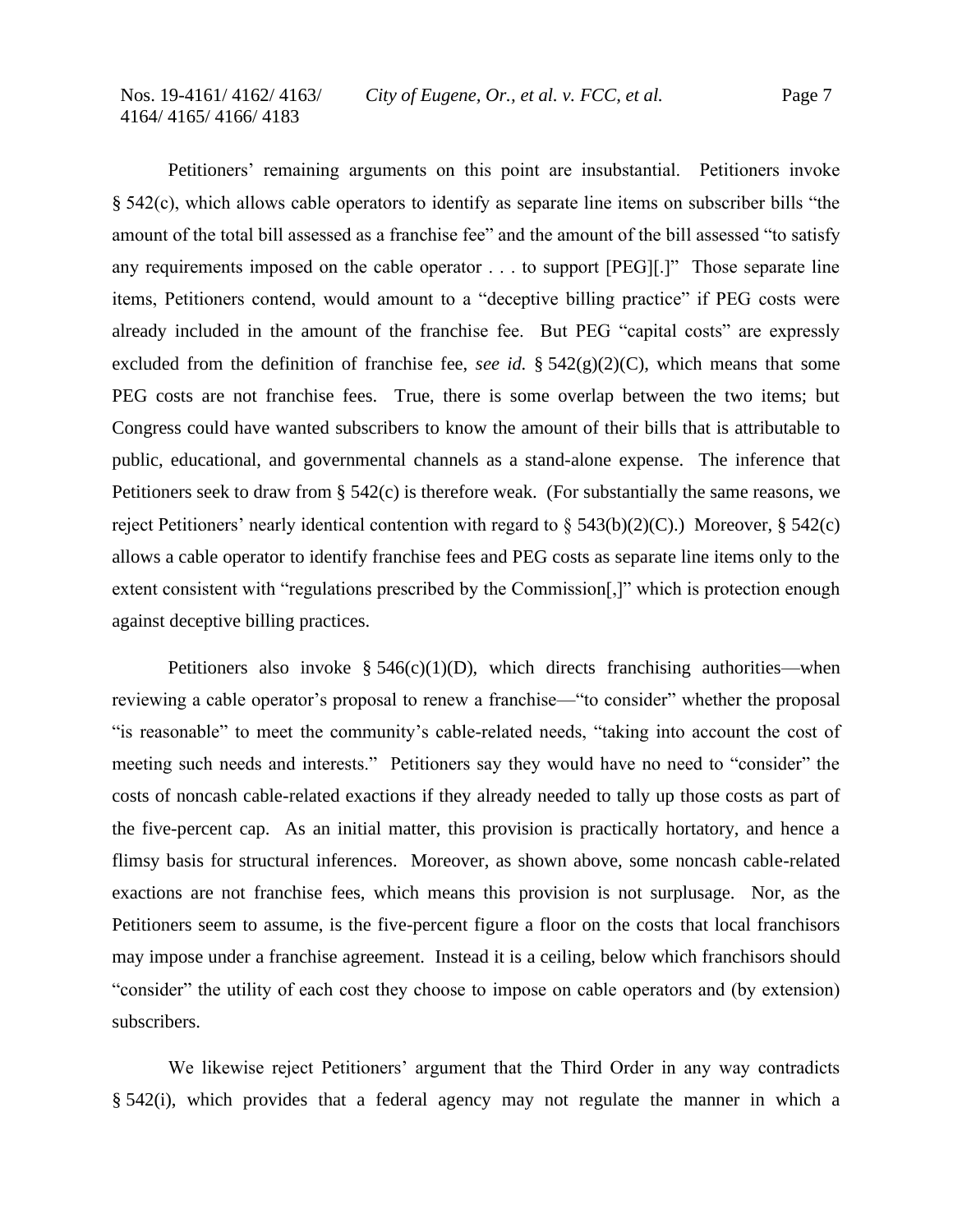franchising authority uses funds collected as franchise fees. The Third Order does not do that: it clarifies what counts as a franchise fee under  $\S 542(g)$ , and otherwise allows franchisors to use as they wish the monies they lawfully collect. Petitioners' interpretive arguments with respect to noncash cable-related exactions are without merit.

Finally, we reject summarily Petitioners' various arguments that the FCC was arbitrary and capricious as to the manner in which it issued its determination that noncash cable-related exactions are franchise fees. For the reasons already stated, the FCC amply explained the statutory bases for that interpretation. Moreover, we have no authority to set aside a correct interpretation of the statutory text in favor of the "reliance interests" invoked by Intervenor New York City. And as far back as 2007—when the FCC issued the Second Order—the FCC advanced largely the same interpretation of franchise fee (with respect to noncash cable-related exactions) that it advances now. Fourteen years later, nobody can claim unfair surprise. Nor do we see any basis for Petitioners' complaint that the FCC disregarded public safety in the Third Order. To the contrary, the FCC expressly addressed public safety in the Order, *see Third Order* ¶ 107, and acknowledged that PEG and I-Nets facilitate "reporting on local issues," like public emergencies. *Id.* **[1]** 50, 55. But the FCC properly concluded that those public-safety benefits cannot "override" the Act's text. *Id.* ¶ 55.

In sum, we reject Petitioners' challenge to the FCC's determination that noncash cable-related exactions are franchise fees under § 542(g).

2.

Petitioners have a point, however, as to the standard by which noncash cable-related exactions should be assigned a monetary value for purposes of counting them toward the five-percent cap on franchise fees. In the Third Order, the FCC provided an administrative answer to that question but not an interpretive one. Specifically, in a single paragraph of analysis—and without any reference to the Act's text—the FCC said that noncash cable-related exactions should be assigned their "market value" for purposes of the five-percent cap. The reason, in the FCC's view, was that the market value of these exactions "is easy to ascertain[,]" because "operators have rate cards to set the rates that they charge customers[.]" *Third Order*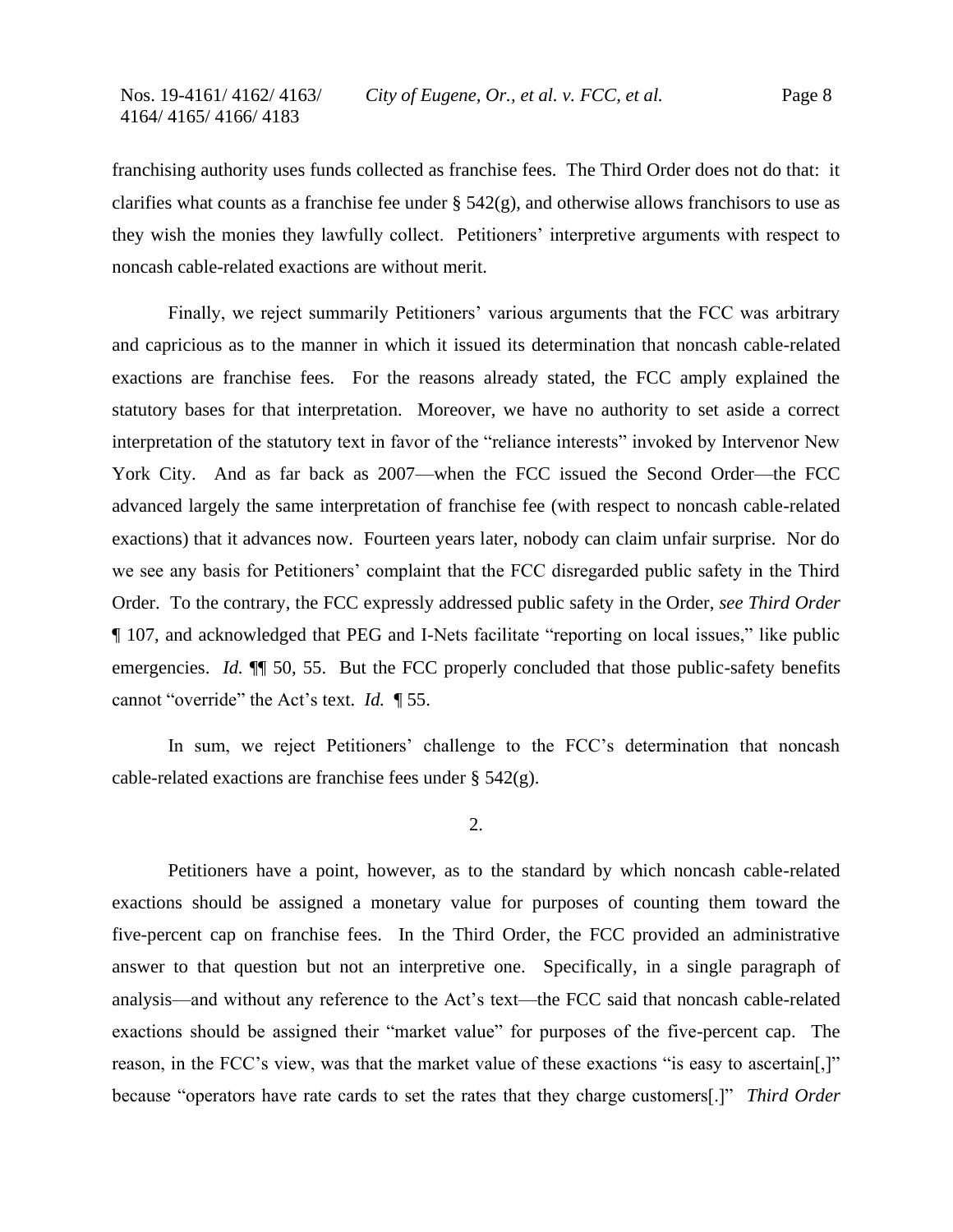¶ 61. The FCC also observed that, absent these exactions, the franchising authority "would have no choice but to pay the market rate for services it needs from the cable operator or another provider." *Id.*

But the FCC has its payors mixed up. Franchisors do not "pay" franchise fees; cable operators do. *See* 47 U.S.C. § 542(a). A franchisor's replacement cost is therefore beside the point. And a cable operator does not "pay" the hypothetical profit that it would have obtained had it sold its services to a paying customer (as opposed to providing those services gratis to a franchisor). Nor, presumably, could a cable operator pass through to subscribers—as a "franchise fee"—its hypothetical profit on services it provides to franchisors. *See id.* § 542(c), (e). Not a word in § 542 supports the notion that franchise fees can be a source of profit for cable operators.

Meanwhile, § 542 does refer to the "costs of the franchise fees" paid by cable operators. *Id.* § 542(d). And a cable operator does, in a meaningful sense, "pay" the out-of-pocket costs it incurs when providing noncash cable-related services pursuant to a franchise agreement. Those costs affect the operator's bottom line precisely as a monetary exaction would. And—as the FCC itself made clear in its Third Order—the Act provides no reason to treat cash and noncash exactions differently. On this point, therefore, we grant the petitions and hold that, for purposes of § 542(b), noncash cable-related exactions should be assigned a value equal to the cable operator's marginal cost in providing them.

# B.

# 1.

Petitioners next challenge the so-called "mixed-use rule," which concerns the extent to which the Act bars franchising authorities from regulating non-cable services provided by cable operators. The "rule" itself is not set forth in the Act; instead, the rule is the FCC's synthesis of the Act's preemption clause and various limitations that Title VI places upon franchisors' regulatory authority. Under the mixed-use rule, as described by the FCC, a franchising authority may not regulate the non-cable services of a cable operator "except as expressly permitted in the Act." *Third Order* ¶ 64. And that express permission, the FCC believes, is something the Act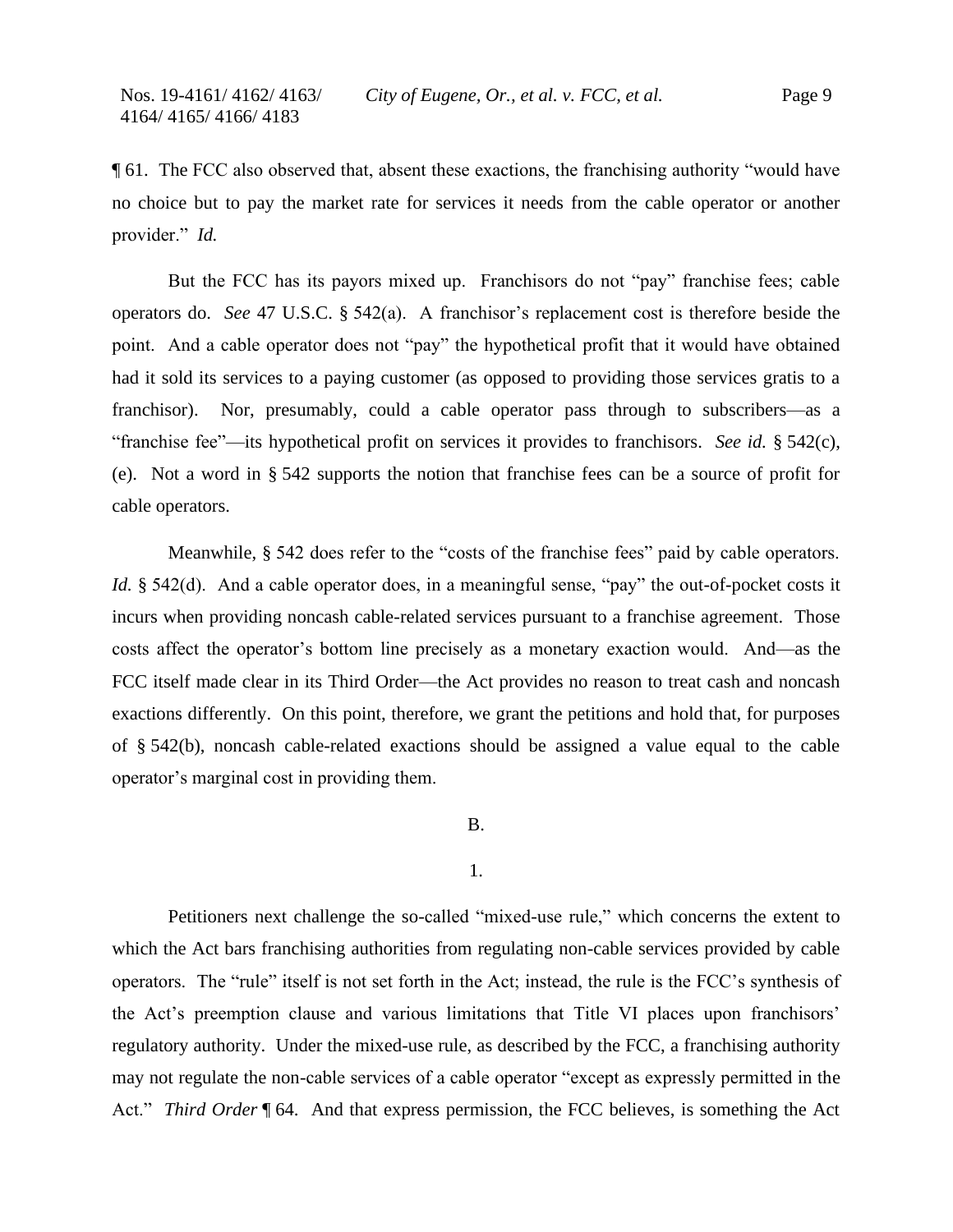almost never grants. *See* 47 C.F.R. § 76.43 ("A franchising authority may not regulate the provision of any services other than cable services offered over the cable system of a cable operator, with the exception of channel capacity on institutional networks.").

Petitioners argue that the mixed-use rule does not follow from the Act's terms. To a significant extent we agree with them: the Act nowhere states or implies that franchisors may regulate cable operators only as "expressly permitted in the Act." *Accord City of Dallas v. F.C.C.*, 165 F.3d 341, 348 (5th Cir. 1999). What the Act does say, in § 544(a), is that a "franchising authority may not regulate the services, facilities, and equipment provided by a cable operator except to the extent *consistent with* this subchapter." (Emphasis added.) And the Act's preemption clause recites, not coincidentally, that "any provision of law of any State, political subdivision, or agency thereof, or franchising authority, or any provision of any franchise granted by such authority, which is *inconsistent with* this chapter shall be deemed to be preempted and superseded." 47 U.S.C. § 556(c) (emphasis added). (Although Petitioners suggest otherwise, the "subchapter" referenced in  $\S$  544(a) is obviously part of the "chapter" referenced in §  $556(c)$ .

The relevant question as to preemption, therefore, is not whether the Act itself authorized a franchisor's action. Indeed, the awkward, negative formulation of § 544(a)—that the franchisor "may not" regulate cable operators "except to the extent consistent with" Title VI, as opposed to saying simply that franchisors "may regulate" cable operators to that extent—suggests that Congress went out of its way *not* to suggest that federal law is the fountainhead of all franchisor regulatory authority. What we know from §§ 544(a) and 556(c), rather, is that federal law circumscribes the franchisors' authority as to cable operators. The relevant "rules" as to the preemption of state or local actions are the rules stated in those provisions. The FCC's formulation, respectfully, only gets in the way.

The question presented, therefore, is simply one of preemption; and  $\S$ § 544(a) and 556(c) tether the preemption analysis to the terms of the Act itself. Vague references to a "bargain" between cable operators and franchisors, *Third Order* ¶ 84, are thus beside the point. Instead, the test for preemption under those provisions is whether state or local action is "inconsistent with" a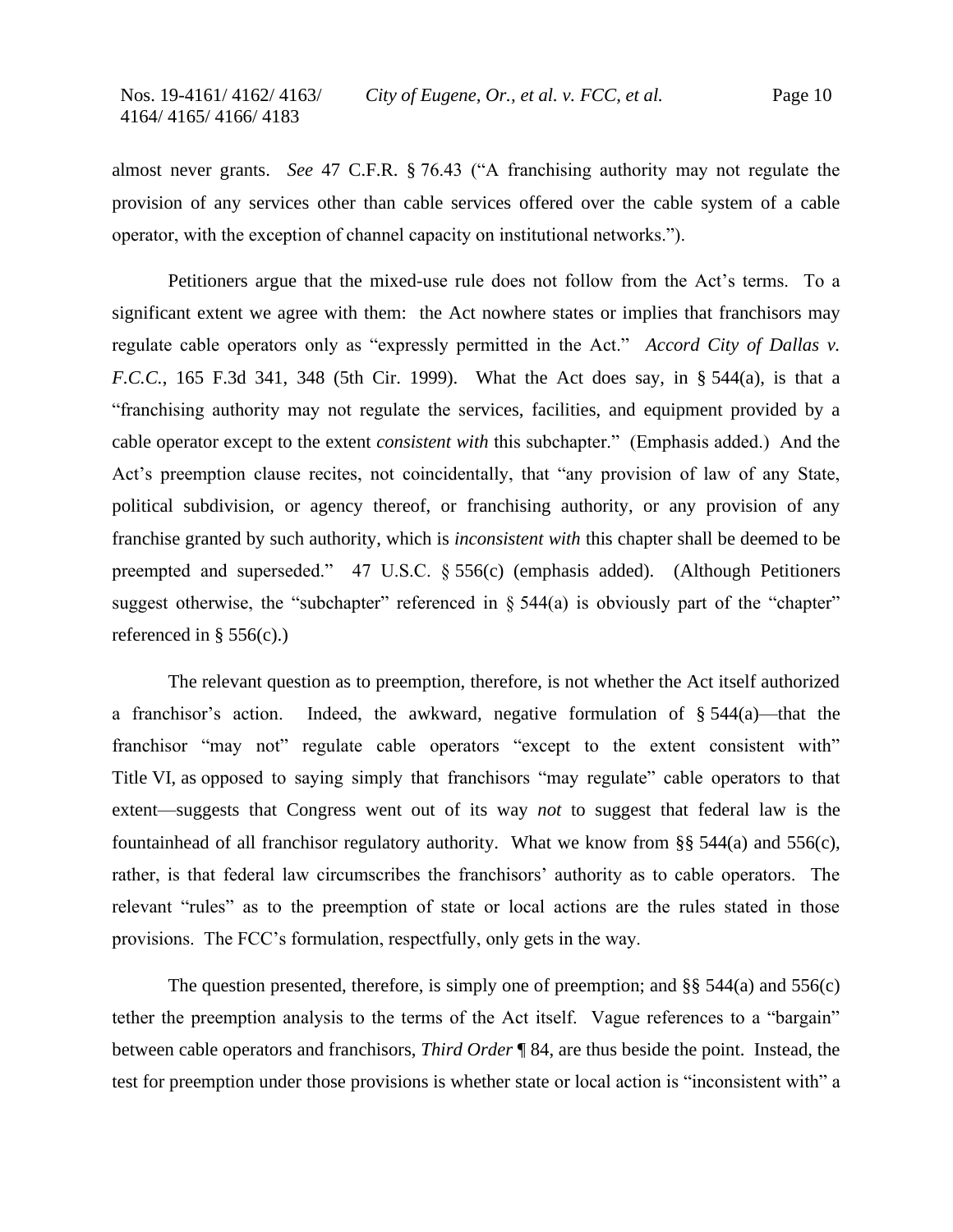specific provision of the Act. "Inconsistent" means, most concisely, "incompatible." *Am. Heritage Dictionary* at 914-15 (3d ed. 1992). The Act therefore preempts actions that violate or circumvent any of its provisions. *See Verizon North, Inc. v. Strand*, 309 F.3d 935, 941 (6th Cir. 2002) (affirming preemption of a state order that "completely bypasses and ignores the detailed process for interconnection set out by Congress in the [Act]"); *Verizon North, Inc. v. Strand*, 367 F.3d 577, 585 (6th Cir. 2004) (affirming preemption of a state order that "eliminates all incentive to adhere to the federal statutory process"). Thus, on this point, we agree with the FCC's conclusion that "states and localities [may] not 'end-run' the Act's limitations by using other governmental entities or other sources of authority to accomplish indirectly what franchising authorities are prohibited from doing directly." *Third Order* ¶ 81.

# 2.

### a.

With that framework, we turn to the preemption question here. That question itself requires some definition. In *Montgomery County*, we held that "franchising authorities may regulate Title II carriers only to the extent they provide cable services." 863 F.3d at 492 (citing 47 U.S.C. § 522(7)(C)). For practical purposes that proposition was common ground in that case: the petitioners there, to their credit, did not dispute that, "to the extent the Title II common carrier facility is *not* used to provide cable services, the facility is *not* a cable system." Pet'r Br. at 47, *Montgomery County*. *v. F.C.C.* (No. 15-3578). That proposition follows inescapably from  $\S$  522(7)(C), which provides in relevant part that "[t]he term 'cable system' ... does not include . . . a facility of a common carrier which is subject, in whole or in part, to the provisions of [Title II], except that such facility shall be considered a cable system . . . to the extent such facility is used to" provide cable services.**<sup>1</sup>**

<sup>&</sup>lt;sup>1</sup>We reject the argument by certain petitioners here that § 522(7)(C) excludes from the definition of a "cable system" only "the *portion*" of a common carrier's facility that is used to provide telecommunications services. Portland Br. at 51. The "extent" to which a facility is a "cable system" under § 522(7)(C) does not depend on which *wires* are used to provide cable service; instead it "depend[s] on the service [the facility is] providing *at a given time*." *MediaOne Grp., Inc. v. County of Henrico*, 257 F.3d 356, 364 (4th Cir. 2001) (emphasis added).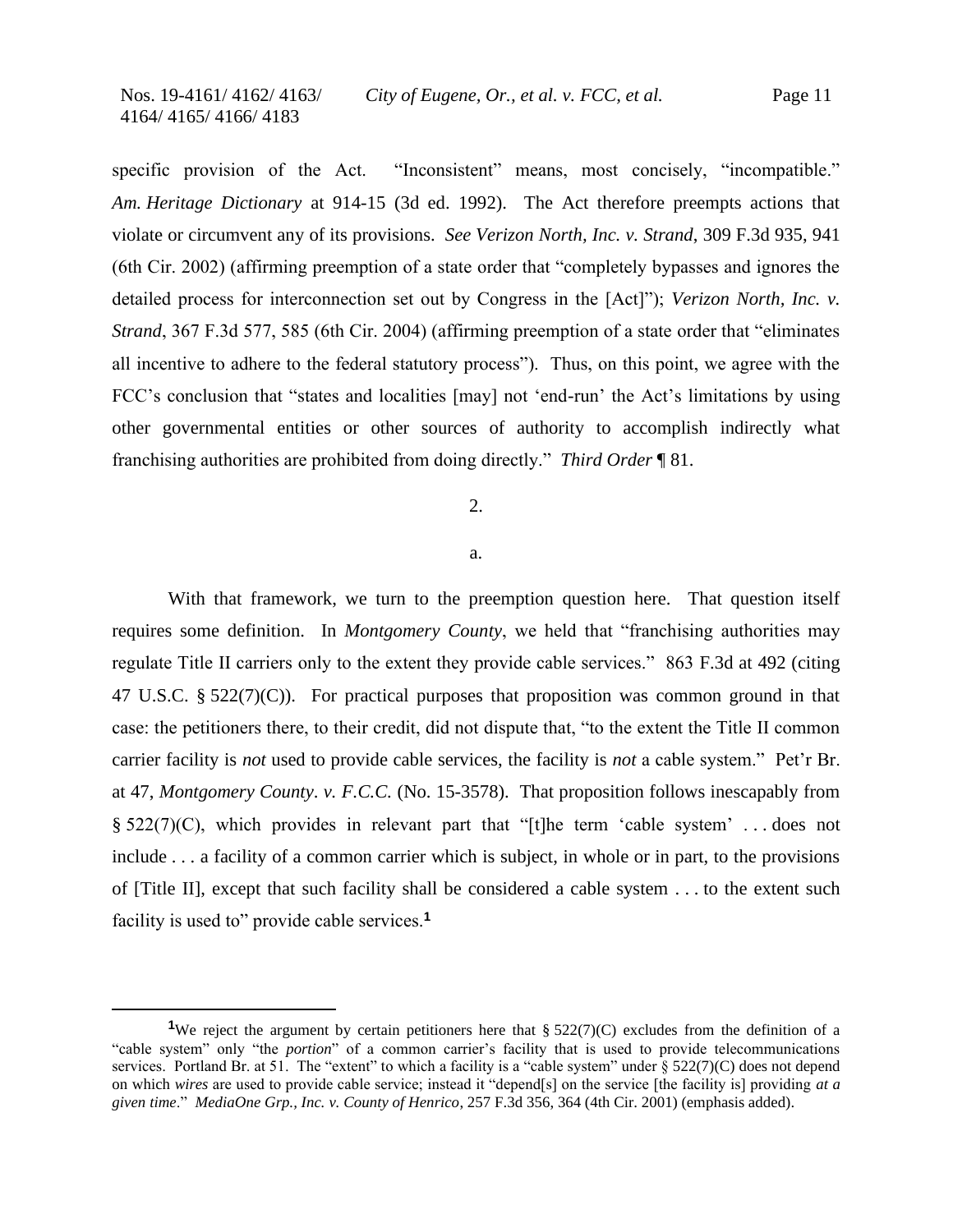But in *Montgomery County* we remanded to the FCC the question whether the Act bars franchisors from regulating the non-cable services of cable operators "who[] are not Title II carriers." 863 F.3d at 493. Here, that question is part of a concrete dispute regarding the validity of a fee that the City of Eugene, Oregon imposes on broadband services (which the FCC classifies as an "information service" under the Act, *see* 33 FCC Rcd. 311, 321 (Jan. 4, 2018)) provided by a cable operator there. Hence we answer that question to the extent it is part of that dispute here.**<sup>2</sup>**

b.

The Eugene Code states that any "operator"—cable or not—that provides "telecommunications services" over the city's rights-of-way must pay "a fee in the amount of 7% of the licensee's gross revenues derived from telecommunications activities within the city, to compensate the City for the use of the rights-of-way." Eugene City Code §§ 3.410, 3.415(2). The Eugene Code defines "telecommunication activities" to include three different kinds of services under the Communications Act: cable services, telecommunications services, and information services. *See id.* § 3.005; 47 U.S.C. § 153(24), (53).

Here, nobody disputes that, as applied to cable operators, Eugene's seven-percent fee on cable revenues is capped at five percent by operation of the Act's cap on franchise fees. *See*  47 U.S.C. § 542(b); Eugene City Code § 3.415(4). The question, instead, is whether Eugene's fee on broadband services is "consistent with" Title VI as applied to a cable operator that is not a common carrier. 47 U.S.C. § 544(a). In the Third Order, the FCC concluded that such a fee, so applied, was inconsistent with Title VI on two grounds: first, the FCC determined, the fee is a franchise fee that (when added to the five-percent fee on cable revenues) is imposed in violation of the franchise-fee cap in  $\S$  542(b); and second, the FCC determined, the fee amounts to regulation of a cable operator's provision of information services, which is proscribed by § 541(b). We address those determinations in turn.

<sup>&</sup>lt;sup>2</sup>We do not address, however, the question whether a state or local government (as opposed to a franchising authority) may impose a fee on *telecommunications* services provided by cable operators. The question whether a fee of that sort would circumvent Title VI's limits on franchisor regulation of a cable operator's telecommunications services is neither fully briefed nor clearly presented on the facts here.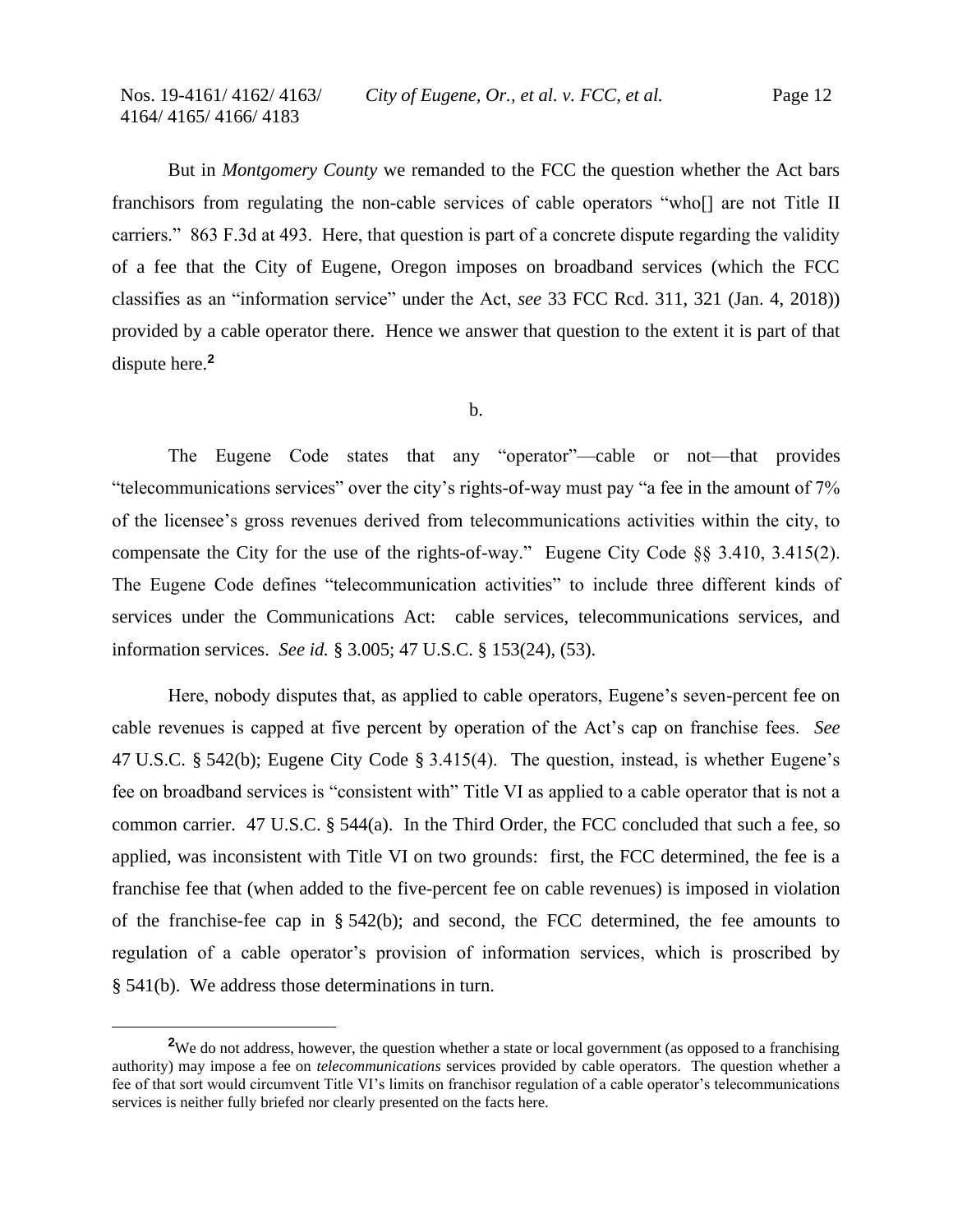(i)

Section  $542(g)(1)$  provides: "the term 'franchise fee' includes any tax, fee, or assessment of any kind imposed by a franchising authority or other governmental entity on a cable operator or cable subscriber, or both, *solely because of their status as such*[.]" (Emphasis added.) Thus, if the Eugene fee is imposed on a cable operator "solely because of [its] status" as a cable operator, then the fee is a "franchise fee" and hence invalid under  $\S$  542(b) (assuming that the operator has already paid a fee equal to five percent of its gross revenue from cable services).

Section 522(5) defines "cable operator" and provides in full:

the term "cable operator" means any person or group of persons (A) who provides cable service over a cable system and directly or through one or more affiliates owns a significant interest in such cable system, or (B) who otherwise controls or is responsible for, through any arrangement, the management and operation of such a cable system[.]

Of all the words in this definition, the FCC's argument focuses relentlessly on two: "management" and "operation." By way of background, everyone agrees that "Congress was well aware that 'cable systems' would be used to carry a variety of cable and non-cable services." *Third Order* ¶ 88. The "management or operation of a cable system[,]" *id.*, thus includes the operation of a cable system to provide broadband services. Thus, in the FCC's view, the conduct giving rise to the imposition of Eugene's fee—namely, an operator's use of the right of way to provide broadband services—falls within the § 522(5) definition of "cable operator." Hence, the FCC concludes, the Eugene fee on broadband services is imposed on a cable operator "solely because of [its] status as such." *See id.* ¶ 91.

But the FCC reads "management and operation" woefully out of context. Indeed, all the contextual indicators cut against the FCC's interpretation. As an initial matter, the franchise-fee cap itself is based only on revenues from "cable services." 47 U.S.C. § 542(b). True, Congress can define however it wants the fees that count toward that cap. But one would normally expect that the fees that count towards a revenue-based cap would be fees on the same kind of revenue used to set the cap itself—here, revenue from "cable services."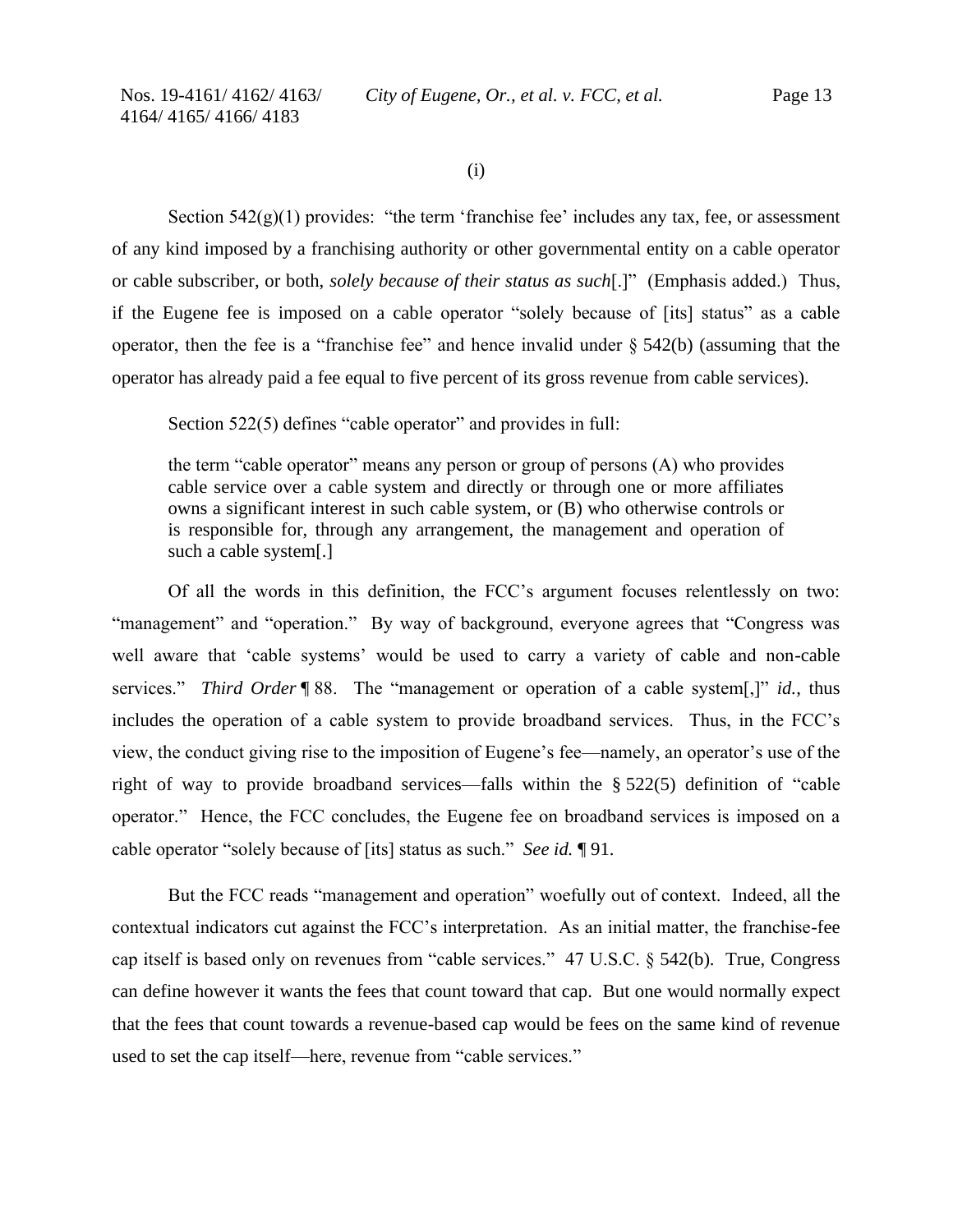Section 522(5)(A) bears out that expectation, given that it defines a "cable operator" to be a person who "provides cable service over a cable system" and "owns a significant interest in such cable system." A fee imposed on such a cable operator "based on [its] status as such[,]" *id.* § 542(g)(1), would be a fee based on the provision of "*cable service* over a cable system," *id.* § 522(5)(A). Thus, so far as § 522(5)(A) is concerned, the fees that count toward the § 542(b) cap are fees on the same revenues used to set the cap itself—namely, revenue from "cable services." *Id.* §§ 522(5)(A), 542(b). The City of Eugene's fee on broadband services, of course, is not such a fee.

Yet the FCC's interpretation would yield a radically different result if a cable operator "otherwise controls" the cable system rather than "owns" it. For the FCC overlooks a host of words that Congress "careful[ly] cho[se]" to include in § 522(5). *Third Order* ¶ 89. The first is "owns": as noted above, if the cable operator "owns" the cable system over which it "provides cable service[,]" the only fees that are imposed "based on [its] status as such"—and thus the only fees that count as franchise fees under  $\S 542(g)(1)$ —are fees on revenues from the operator's provision of "cable service[.]" 47 U.S.C. § 522(5)(A). Again, the City of Eugene's fee on the provision of broadband services is not such a fee. Even under the FCC's interpretation, therefore, Eugene's fee on broadband services—as imposed on a cable operator that owns its cable system, which is presumably most of them—is *not* a "franchise fee" that counts toward the § 522(b) cap.

But the same is not true, under the FCC's interpretation, if the cable operator "*otherwise*  controls" the cable system. *Id.* § 522(5)(B). (Emphasis added.) "[O]therwise[,]" as used in § 522(5)(B), plainly distinguishes control of the cable system by "own[ership]"—which is governed by § 522(5)(A)—from control by some *other* "arrangement"—which is governed by § 522(5)(B). And only § 522(5)(B) references an operator's "management and operation" of a cable system. Under the FCC's interpretation, therefore, only under  $\S$  522(5)(B) does a person's "operation" of a cable system—which can include the provision of broadband services—give rise to the person's status as a "cable operator." Only as to cable operators as defined under § 522(5)(B), therefore, would the City of Eugene's fee on broadband services be imposed on the operator "based on [its] status as such." *Id.* § 542(g)(1). Only as to those operators, therefore,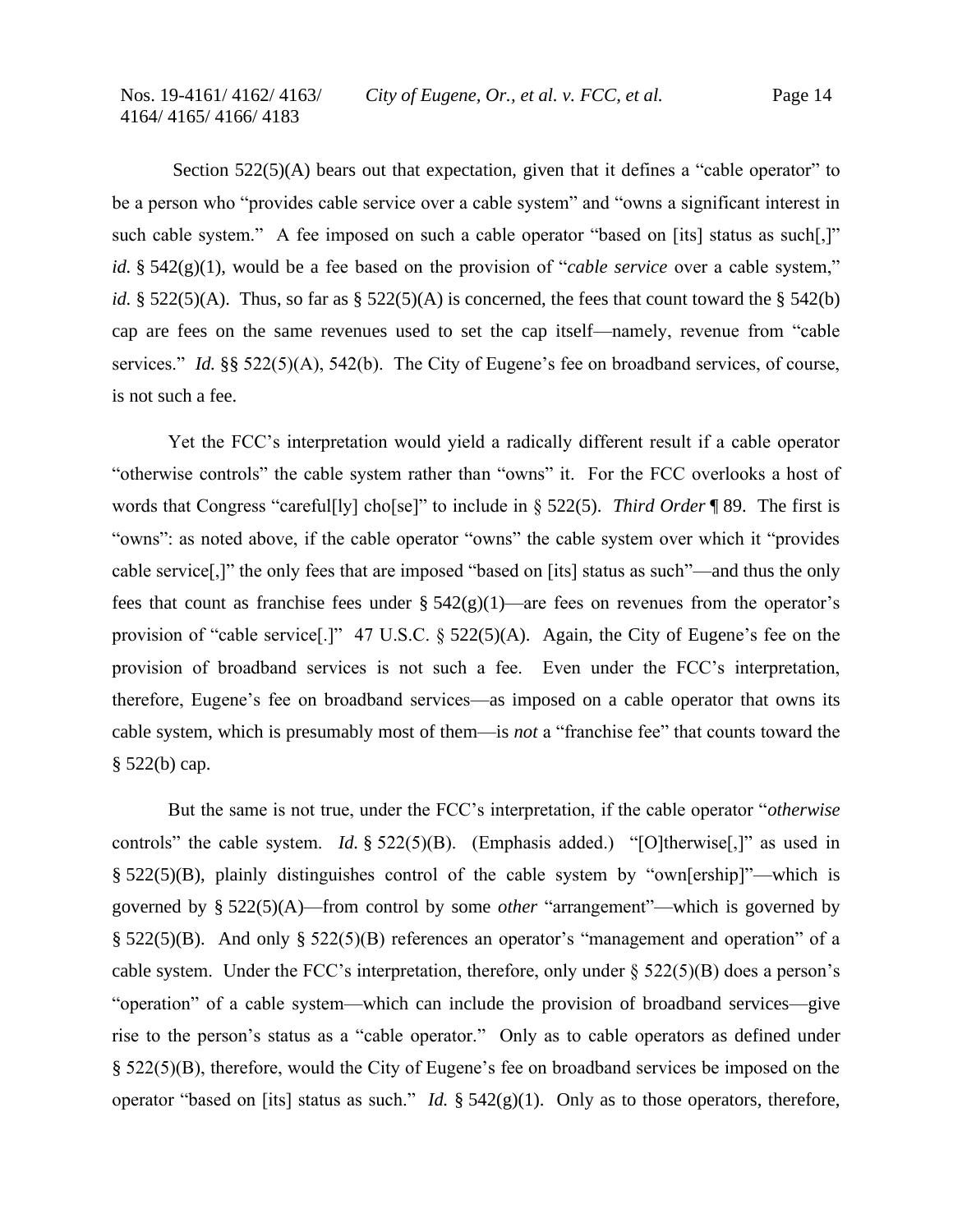would Eugene's fee on broadband services be a "franchise fee" that counts toward the § 542(b) cap.

The FCC's interpretation thus leads to a distinction that makes no apparent sense: Eugene's fee on broadband services *is* a "franchise fee" as imposed on cable operators who do not own the cable system over which they provide broadband services; but is *not* a "franchise fee" as imposed on cable operators who do own the cable system over which they provide broadband services. Not even the FCC argues otherwise—because it simply elides the distinction between "owns" and "otherwise controls" in § 522(5).

In fact, however, the FCC's interpretation is mistaken altogether. For the FCC also overlooks some other words in § 522(5)—namely, "such cable system" and "such a cable system[.]" *Id.*  $\S 522(5)(A)$ , (B). Section  $522(5)(A)$  refers to a cable operator "who provides cable service over a cable system" and who "owns a significant interest in such cable system." "[S]uch cable system[,]" as used there, refers to a particular cable system—namely, *the* cable system over which the operator "*provides cable service*[.]" Section 522(5)(B), in turn, refers to a cable operator who "otherwise controls . . . the management and operation of such a cable system." "[S]uch a cable system," as used there, refers to the same *type* of system described in § 522(5)(A)—namely, a cable system over which the operator *provides cable services*. *Cf. AES-Apex Employer Servs., Inc. v. Rotondo*, 924 F.3d 857, 864 (6th Cir. 2019). The two subsections therefore do not create radically different rules for operators who "own[]" a cable system and operators who "otherwise control<sup>[]"</sup> one. *Id.* § 522(5)(A), (B). Instead, read as a whole, the two subsections ensure that both kinds of cable operators are treated the same.

What gives a person the status of a cable operator under § 522(5), therefore, is the person's provision of cable services. And the City of Eugene's fee on broadband services, by definition, is not imposed based on the operator's provision of cable services. The fee is therefore not imposed "solely because" of a cable operator's "status as such[.]" Hence the fee is not a "franchise fee" under  $\S 542(g)(1)$ ; the fee does not count toward the  $\S 542(b)$  cap; and its imposition is not, on that ground, "inconsistent with" Title VI. *Id.* § 556(c).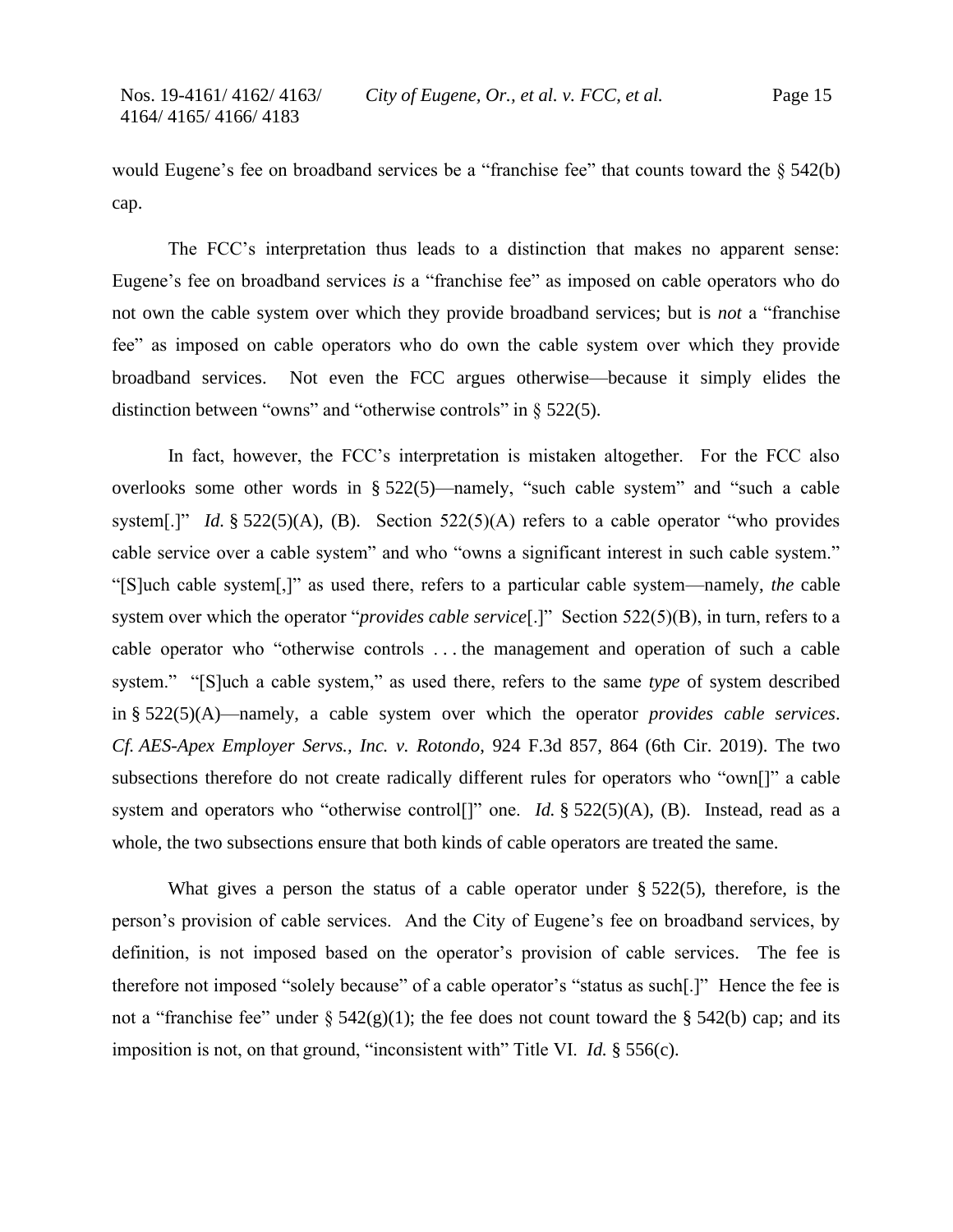(ii)

But the FCC also determined that the City of Eugene fee on broadband services—as applied to a cable operator that is not a common carrier under Title II—is inconsistent with § 544(b)(1) and thus preempted on that ground. By way of background, as noted above, Congress undisputedly contemplated that cable operators would use their facilities to provide both cable and non-cable services. For example, § 544(a) provides that "[a]ny franchising authority may not regulate the *services*, facilities, and equipment provided by a cable operator except to the extent consistent with this subchapter." (Emphasis added.) That reference to "services" notably is not limited to cable services.

Section  $544(b)(1)$  in turn provides that a franchising authority, "in its request for proposals for a franchise . . . may establish requirements for facilities and equipment, but may not . . . establish requirements for video programming or other information services[.]" Likewise undisputed here is that "information services," as used in  $\S$  544(b)(1), includes broadband services. Under  $\S$  544(b)(1), therefore, a franchising authority cannot require payment of an information-services fee as a condition of obtaining a franchise under  $\S 541(b)(1)$ . Meanwhile, § 541(a)(2) provides that "[a]ny franchise shall be construed to authorize the construction of a cable system over public rights-of-way[.]" Section  $541(b)(1)$  also makes clear, albeit by implication, that a franchise shall be construed to allow the cable operator to operate the cable system.

A franchising authority in the City of Eugene therefore could not, consistent with § 544(b)(1), impose on a cable operator a seven-percent broadband fee as a condition for a cable franchise. The question, then, is whether the City circumvented that limitation when it imposed the same fee on a cable operator by means of the City's police power.

We conclude that it did. The power of a franchisor *qua* franchisor, as explained above, is the power to grant (or deny) access to public rights-of-way to construct and operate a cable system. 47 U.S.C. § 541(a)(2), (b)(1). The City (or its franchisor) exercised that power when it granted a cable operator there a franchise under  $\S$  541(b)(1). In doing so, the City granted the cable operator the right to use its cable system, including—as Congress plainly anticipated—the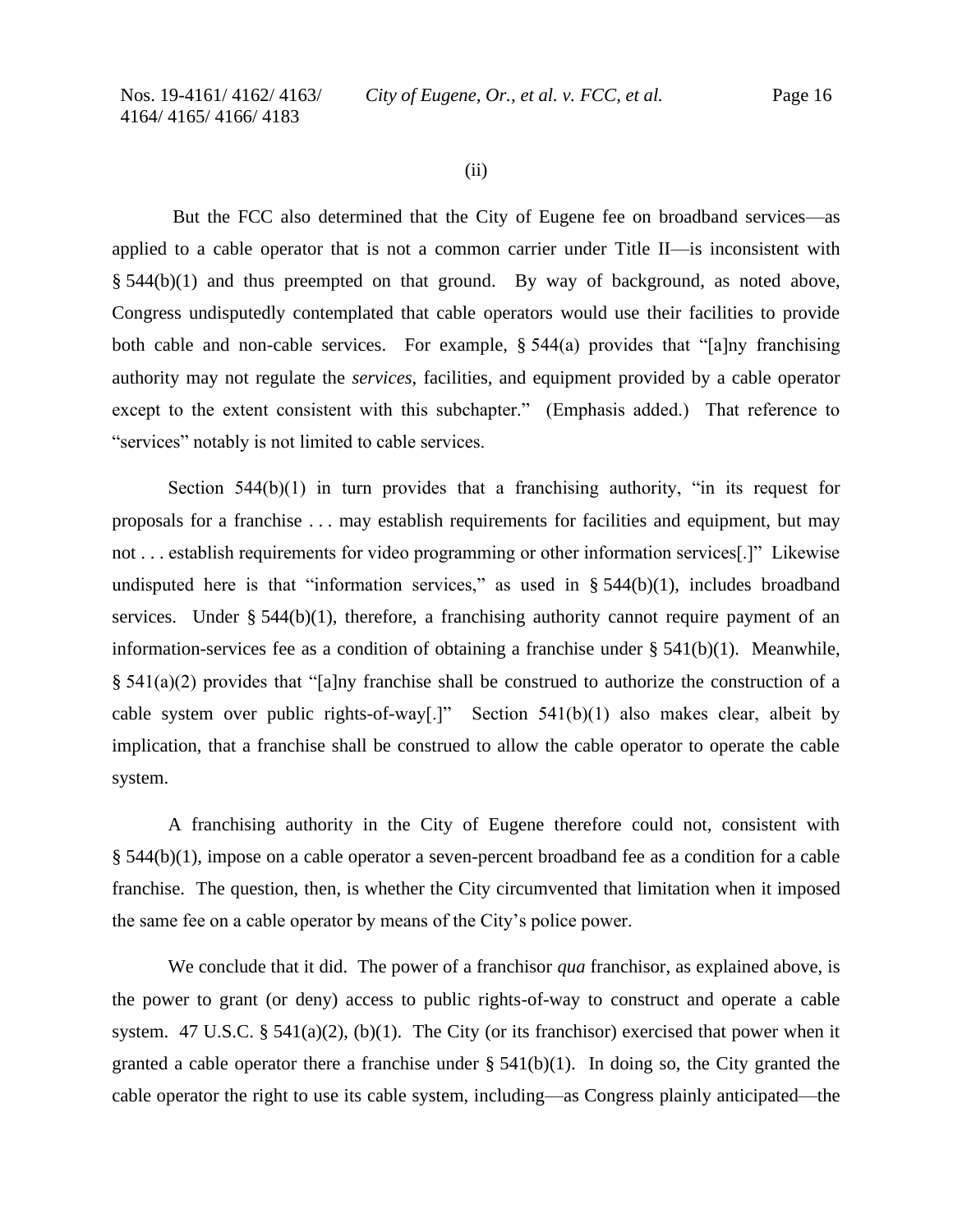right to use that system to provide information services. The City also surrendered its right to exclude the cable operator from the City's rights-of-way. Yet the City imposes a seven-percent "license fee" upon the same cable operator to use the same cable system on the same "rights-of-way." Eugene City Code § 3.415(2).

As applied to the cable operator, therefore, the City's imposition of a "license fee" equal to seven percent of the operator's revenues from broadband services is merely the exercise of its franchise power by another name. And  $\S$  544(b)(1) expressly barred the City from exercising its franchise power to that end. *See Liberty Cablevision of P.R., Inc. v. Municipality of Caguas*, 417 F.3d 216, 221 (1st Cir. 2005) (holding that "the municipalities' attempts to assess fees for use of these same rights-of-way are inconsistent with the [Act] and are necessarily preempted"). The City's imposition of its broadband fee on the cable operator therefore circumvents "the Act's limitations by using other governmental entities or other sources of authority to accomplish indirectly what franchising authorities are prohibited from doing directly." *Third Order* ¶ 81. Thus, the fee is not "consistent with" Title VI and is therefore preempted. 47 U.S.C. §§ 544(a), 556(c).

Petitioners respond that the fee is rescued by  $\S$  544(b)(2)(B), which provides that a franchisor "may enforce any requirements contained within the franchise . . . for broad categories of video programming or other services." But that provision refers only to provisions that a franchisor and cable operator agree upon as part of a franchise agreement. And a fee imposed by legislative fiat is hardly that. (Nor do we think it clear that the reference to "other services" in § 544(b)(2)(B) includes "information services." Although we need not decide the issue here, the "other" in "other services" might distinguish the services referenced in  $\S$  544(b)(2)(B) from the "information services" mentioned in  $\S$  544(b)(1).) The FCC is therefore correct that, as applied to a cable operator that is not a common carrier, the City of Eugene's fee on broadband services is preempted.